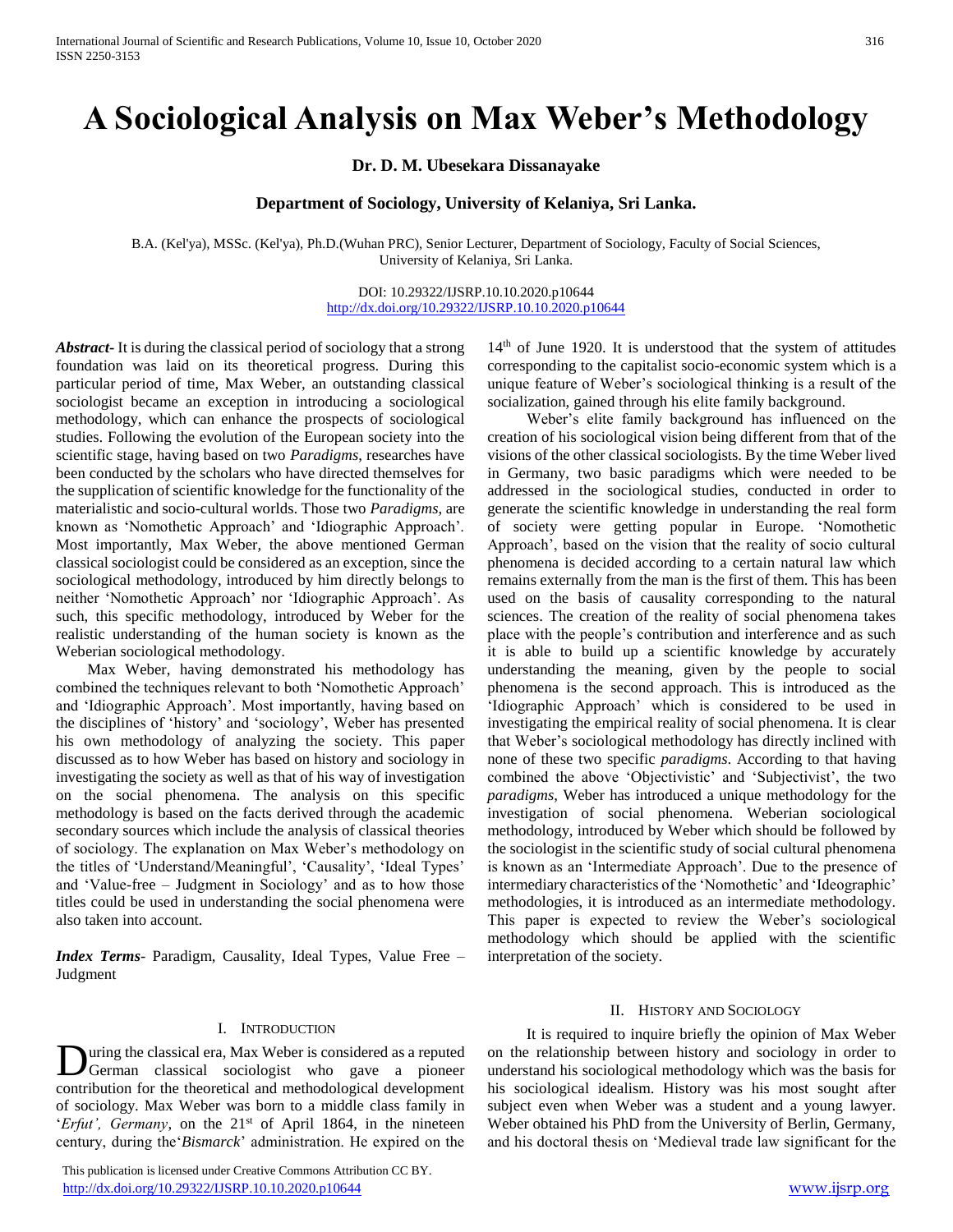study on Roman agricultural law and logical history' being an analysis based on law and history is a testimony even for his initial interest in history. However, it is clear that he got mostly concerned with sociology towards the middle age of his academic life. 'Economy and society', the best master piece, authored by Weber in 1909, being based on an entirely sociological foundation demonstrates the considerable academic contributions done by him on the field of sociology. Towards the contemporary period of during which Weber lived, he had directed himself towards a new direction of 'sociology' which was established as a novel discipline in the Western European society. Weber has taken efforts to inquire deeply the relationship that sociology has got for the stability of the field history.

 As per Weber, every field of study is indispensable for the other field of studies whereas an interrelationship with each other is also being visible. Therefore, he has emphasized that the role of sociology is the supply of essential service to the field of history. As noted by Weber, sociology performs a basic, moderate and perfect work for the society. Weber has also shown the difference between sociology and history. In that light it has been demonstrated that actions are taken by sociology for the formulation of models and concepts, associated with the practical process corresponding to social integration. It has been demonstrated that due to the inclination of sociology towards the causality analysis of the actions of people with different cultural significance and that of their structural circumstances. Even though, there involves a slight difference between these two specific subject disciplines, Weber has combined both these disciplines in his academic discussions. Likewise, Max Weber in all his sociological discussions has developed and presented the concepts which involve the causality analysis on historical sociocultural phenomena. Under such circumstances, Max Weber is considered as a 'Historical Sociologist'. The intellectual arguments, erupted in Germany during the contemporary period of his life have had a direct impact on upliftment of his comprehensive sociological idealism. In this aspect, the intellectual arguments arose regarding the relationship between History and Science were the most significant.

 Most importantly, according to the positivists, this specific intellectual argument prevailed between the concept which considers that even history could be considered as a natural science and the concept, upheld, by subjectivists where it is considered that history and natural sciences are two different disciplines of subjects. Having rejected both these two intellectual extremes, Weber developed a specific novel concept on history which has links with sociology. As per this particular novel concept of Weber, history is created as a consequence of the impact of specific empirical phenomena which cannot be generalized on an empirical level. Hence, Weber points outs that the sociologists should conduct the studies by differentiating their *Heuristic Tools* from empirical world. Weber has emphasized that the concepts are not entirely able to grasp the empirical world and its activities but it is able to understand the actual reality of the empirical world by using heuristic tools. Accordingly, the sociologists are able to logically develop these concepts by generalizing them into the empirical reality. Weber further declares that history is not capable of this particular generalization but it should not be contradicted with the empirical reality.

 While being significantly impressed by generalization, Weber refused the efforts taken by historians in narrowing history according to a simple rule of law. As such, Weber refuses the concept which involves in the fact that the historians comment that as per the general notion of law, the man and the human civilization go through several stages in sequence. Weber believes in the fact that the general notion of law which is used to mitigate the empirical reality is meaningless. Weber's this particular sociological concept is reflected in most of his historical studies. For instance, in his study on ancient civilizations, it has been demonstrated that it is not able to identify either a closed circular path or liner progression within a long and persistent medieval European history. Weber has defined that the entirely dormant phenomena related with ancient civilization may at times reemerge in a new context.

 Having shunned the traditional academic concepts on history, prevailed in Germany, Weber presented a twodimensional model perspective which is unique to him. And these two dimensions, which should be taken into account with regard to Weber's sociological prospective on history, are known as 'Individuality' and 'Generality'. Weber shows that one particular specific conclusion is able to be reached, through the study of specific social or human activities by practically using the general concepts. Weber emphasis that these general concepts can be used in identifying the individualism relevant to all the novel social status while being able to interpret the same as well and by means of those characteristics it is able to arrive at a one single conclusion on the way of the difference of one social status from that of another. Weber shows that this process assists in getting the reasons, affecting with the differences of different social stages in history revealed. Weber, having done a causality analysis on history, Weber eventually refuses the conscientious idea where history is investigated with a single reason. In lieu of that, Weber has used his conceptual model for the categorization of different facts involving specific reasons unique to a certain historical phenomenon. As Weber's concept is declared in nutshell, history is created, as believed by Weber in an unending sequence of specific phenomena. He emphasizes for the study of different concepts, planned and developed to be used in a way where the realistic world can be investigated are necessary. Weber has mentioned that the enhancement of these concepts is the aim of sociology and the role of history should be the causality of analysis of its specific historical phenomena. It is clear that Weber has taken efforts to for develop a science which is able to investigate the nature of the complex social life by combining both 'specific' and 'general' two directions.

# III. VESTEHEN: UNDERSTANDING

 Weber's 'Understand/Meaningful' is another methodology, which could be taken into consideration for the study of human activities. Weber used the word '*Vestehen*' in order to introduce this sociological methodology. '*Vestehen*' is the word used in the German language which replaces the English word of '*understanding*'.

 Weber's introduction of his sociological methodology as '*Vestehen*' shows that the sociologist should study the social activities in accordance with '*understanding*' methodology (Allen, 2004, p.72/ Ringer, 1997, p.92). Weber defines that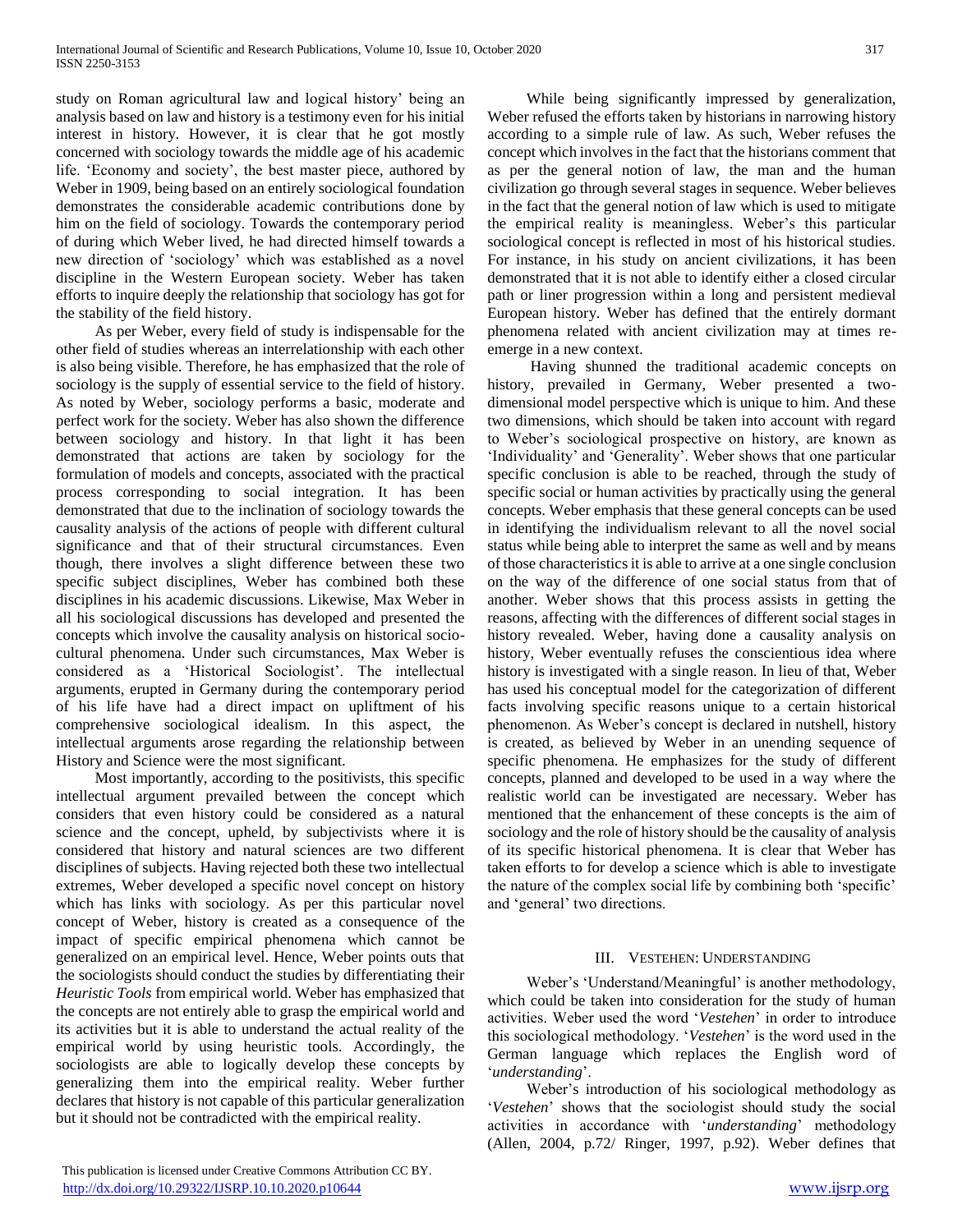'understanding methodology' is an approach unique to sociology and due to that the advantage, given to the sociologist is relatively gather than that of the natural scientists in the research accomplishments. This shows the fact that Weber has declared that the sociologist has the ability of meaning full understanding of social phenomena and their activities in the social researches. However, weber has shown that natural scientists do not have the ability of understanding the behavioral patterns of natural materialistic components, atomic particles or the chemical composition during the process of experimentation. The sociologist attempts to understand the reality of social phenomena by studying the behaviors and interactions of the people who dwell in a socio-cultural environment who have got feelings, emotions and perceptions which are similar to that of them. Weber mentions that the person whose activities and behaviors are studied by the sociologists has got a certain meaning on those activities which he does. But, the natural scientists study through the '*experiment*' methodology about the behaviors and activities of the materialistic phenomena of the natural world which do not have emotions, feelings and perceptions. Therefore, it is not able to derive a meaning through these specific materialistic phenomena studied by the sociologists which do not have an ability of thinking. In order to understand the activities and realistic nature of the materialistic phenomena which do not have emotions, Weber suggests that research methodology, followed by natural scientists could be more suitable. Under these circumstances, Weber argues that the research methodology of the social sciences is not certainly reliable for the studies, conducted in order to accurately understand the activities and behaviors of the people who have emotions, feelings and perceptions, living in a socio-cultural environment.

 Within the above discussed situation, Weber emphasis that the sociologists, conducting the research in order to accurately understand the activities of the socio-cultural phenomena should use a specific methodology unique to them which is not involved with the methodology of natural sciences. Therefore Weber highlights that the sociologist is able to understand the human activities and behaviors which he studies by understanding the meaning of those activities, given by the studied actor in association with his sensitiveness Weber named and introduced this sociological methodology as '*Vestehen*' or '*understanding*'. Weber has used the term 'sympathotic introspection' in interpreting the central meaning of the sociological methodology. Weber has explained in 'sympathotic introspection' that in order to justify the accuracy of the interpretation of a meaning of a sociological phenomenon, it would be more beneficial to accurately understand the meaning given by the relevant actor himself according to his subjective imagination on the activity which he does. It is the method of understanding his activities and behaviors with the actor's meaning through a subjective approach is introduced as 'Subjectist Approach' which is used to study the sociological phenomena of the principals of social research.

# IV. CAUSALITY

 Max Weber's causality analysis is another identified approach of his sociological methodology. It is clear that Weber has given his major concern on the investigation of causality analysis of social phenomena, associated with history, more than

the sociological point of view. However, a considerable difference cannot be seen among those subjects in weber's analysis, as sociology and history cannot be distanced from each other. This specific causality analysis is significant, since it reflects another aspect of Weber's theoretical point of view. This reveals a methodology which weber followed in investigating social phenomena in which both 'Nomothetic Approach' and 'Idiographic Approach' which are combined together.

 In interpreting the vision of causality analysis, an activity can be introduced as understanding of a phenomenon which initiates its actions with the influence of another activity. It is understood that Weber's point of view is different from many historians who get satisfied that the understanding of the repetition of certain actions, the clear comparison of them with each other and the simultaneous happening of actions is sufficient for the historical authenticity. For that matter Weber defines that as a researcher investigates a social activity or a phenomenon, the affected reasons for that as well as the meaningful significance of its historical changes should be investigated. Weber has identified 'Dialectical Model', presented by Karl Marx based on contradiction as a 'One-way Causal Model'. Weber was mostly into the investigation of economy, society, states, organization, religion, social strata and some more within sociology. Therefore, Weber directed his investigations in analyzing the influence, created by an interrelationship involving a large number of reasons through the investigation of 'Multicausal Approach'.

 However, it is understood that some of Weber's sociological analysis are different from the above approach. The concept, presented by Weber on his study of 'Protestant Ethics and the Spirit of Capitalism' clearly questions his causality analysis. The easiest argument leading to the questioning of Weber is the fact that protestant ethics are only one of the other casual factors contributed towards the modern capitalist development in Europe. But the argument, brought out by Weber's analysis is the fact that the influence of the reforms of Protestants was the only reason for the European capitalistic renaissance. But Weber does not argue in the fact that European capitalistic renaissance took place due to the influence of many other casual factors. Not only in this particular study but also in most of his theoretical analysis, this specific contradiction in causality analysis is seen.

 However, it is clear that Weber was hugely influenced by 'Multicausal Approach' in understanding the social phenomena while leaving away the 'One-way Causal Model'. According to Weber's above declared idea on 'Understanding' the knowledge, presented through the causality analysis by social sciences on social phenomena is different from the knowledge developed through the causality analysis of natural sciences. Weber declares that by the valuation of the meaning and the value of the social activities which could be meaningfully interpreted by social sciences, it creates an easy platform in accurately understanding them. Due to this specific reason, Weber emphasizes that there involves a considerable uniqueness in the criteria taken for the causality analysis in social sciences of the historical prevalence of human activities. Therefore, Weber has further defined that the knowledge, developed through causality analysis in natural sciences differs from that of the same developed through the causality analysis of social sciences. Weber's idea on the causality analysis is considered as a pattern of thinking which can thoroughly grasp the conflict between nomothetic and idiographic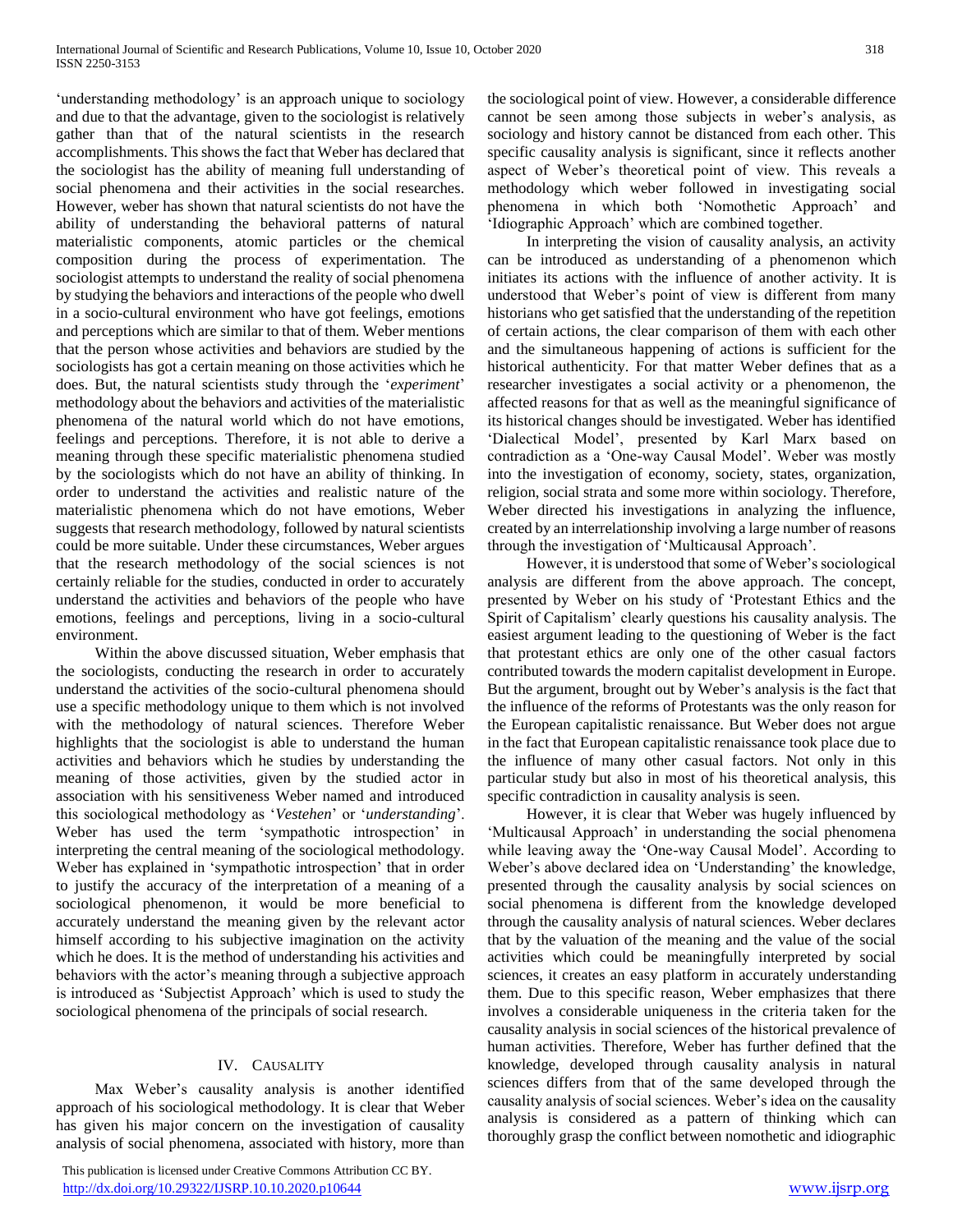knowledge on social phenomena. Nomothetic point of view persuades for the argument on a necessary relationship among social phenomena, while subjectivist pattern of thinking giving prominence on the analysis of random relationships among social phenomena. But Weber has declared that the analysis on social phenomena should be done while remaining in a middle position of these two analytical thinking patterns and this specific analytical concept is considered as 'Adequate Causality'. Weber has shown that a better 'Probabilistic Statement' which is unique to social sciences on the relationships developing within social phenomena through this specific 'Adequate Causality' analysis.

## V. IDEAL TYPES

 'Ideal types' could be introduced as a concept which came to the limelight with the combination of the philosophical thoughts of 'Platonism' of Plato, 'Histoicism' of Wilhelm Dilthey and 'Kantian Metaphysics' of Immanuel Kant and also as a significant theoretical approach which got introduced to the sociological theory by the contribution of Max Weber. Weber has given a detailed description in his academic documents about the 'Ideal types', since he understood that by developing the methodological approach on the 'Ideal types', it was able to justify the productivity of his sociological analysis. Weber's initial detailed description on the methodological approach about ideal types was appeared in 'Objectivity', his academic essay, published in 1904 (Ringer, 2004, p. 101), where examples are available on the concept of synthetic construction as the most highlighted idea about the historical phenomena in the existing economic theory. It gives an ideal picture on the activities of a commodity market in an organized society based on an extremely logical administration where there involve independent competitive or exchange principals.

 Through this conceptual framework, an imaginary harmonious system which includes the whole of relationships and activities within the historical way of life is established. Weber has demonstrated that it is able to reach at an analytical conclusion on the principals happening in the reality in accordance with the concept of 'Utopia' (Ebraham and Moragn, 1985, p.176). Likewise, Weber defines that in studying and understanding the social phenomena and social activities happening within the actual realistic society, the sociologist should have a psychological imaginative ideal framework, initially built up on such activities. The sociologist should build up an 'imaginative ideal framework' on the best superior sequence in which the relevant social activity should happen by his understanding on the historical activities in the society or investigating the existing practical social activities. And this is introduced as the 'Ideal Types'. Likewise, Weber declares that it is able to analyse the social activities happening in the realistic society while being based on the 'Ideal Type' which the sociologist have got on a certain phenomenon. At that juncture, the sociologist attends to reach at a conclusion on the realistic framework of the society by measuring the degree of deviation of the practical reality from the 'superior framework of ideals'.

 Weber in his analysis on 'Ideal Types' declares that Ideal Types could be considered as conceptual idea which could unanimously generate one or several ideas surrounded by conversations happening separately on the personalized phenomena which can be either rarely ignorant or more or less

 This publication is licensed under Creative Commons Attribution CC BY. <http://dx.doi.org/10.29322/IJSRP.10.10.2020.p10644> [www.ijsrp.org](http://ijsrp.org/)

scientific. Weber notes that even though 'Ideal Types', an integrated analytical structure designed with an unanimous emphasis on different visions is a psychological, logical and clean concept, it cannot be identified in its actual form through empirical social reality. The specialty in ideal types is the fact that it could be used as a self-investigating Heuristic Device which is quite useful in the empirical studies, done in order to understand a significant cross section of the social world. Therefore, as declared by Weber, the duty of the 'Ideal Types' should be the understanding of causality relationship of the actual social reality by analyzing the divergences or similarities between empirical reality and ideals in the comparison of empirical social reality with the superior psychological conceptual structure (Ringer, 2004, p. 102).

 The use of 'Ideal Types' as a Heuristic Device, used in the study of the reality of the historical activities of the social phenomena as an example is given below. Initially a sociologist is able to build up an ideal model of the bureaucracy by being heavily concerned with the historical information on official governing system. Secondly, these ideal types are compared with the activities of the actual bureaucracy. Later on, the sociologist should analyse the degree of deviation and similarity between the bureaucracy and the ideal-typical bureaucracy involved with exaggeration while inquiring the reasons behind the deviations and the gaps.

 The expected causes which may affect with the difference between the ideals of the officials systems and the practical reality may be as given below.

- 1. Utilizing the bureaucratic activities, enhanced by wrong information.
- 2. The wrong strategies practiced by the leaders of legal.

3. Getting the activities of leaders of legal and their followers mislead.

4. Formulating of legal policies based on emotions.

5. Dysfunction of the activities of leaders of legal and their followers.

 In this way it is clear that a sociologist comparatively analyzes the present actual empirical reality of the social phenomena with the ideal involving with the best sequence of activity of the relevant phenomena, based on his conceptual interest associated with the information of an historical social phenomenon. In this aspect the superior sequence involved with ideals, used by the sociologist cannot be seen as it is in the actual social activity. Not been able to make a conceptual ideal as practical as it should be is the reason behind its mismatch. Hence, Weber declares that the sociologist, based on ideals in conducting his studies on social phenomena should reach at an accurate conclusion on the existing social reality by analyzing the difference between the ideals and the practicality as well as the types of causality affecting with such a difference.

 However, Weber has defined that although ideals are in accordance with the conceptual interest of the sociologist, they may go in line with the practicality other than entirely getting deviated from the practical reality. The reason is the fact that ideals are build up through the logical imagination of the sociologist more than the whims or fancies perceived in the mind of the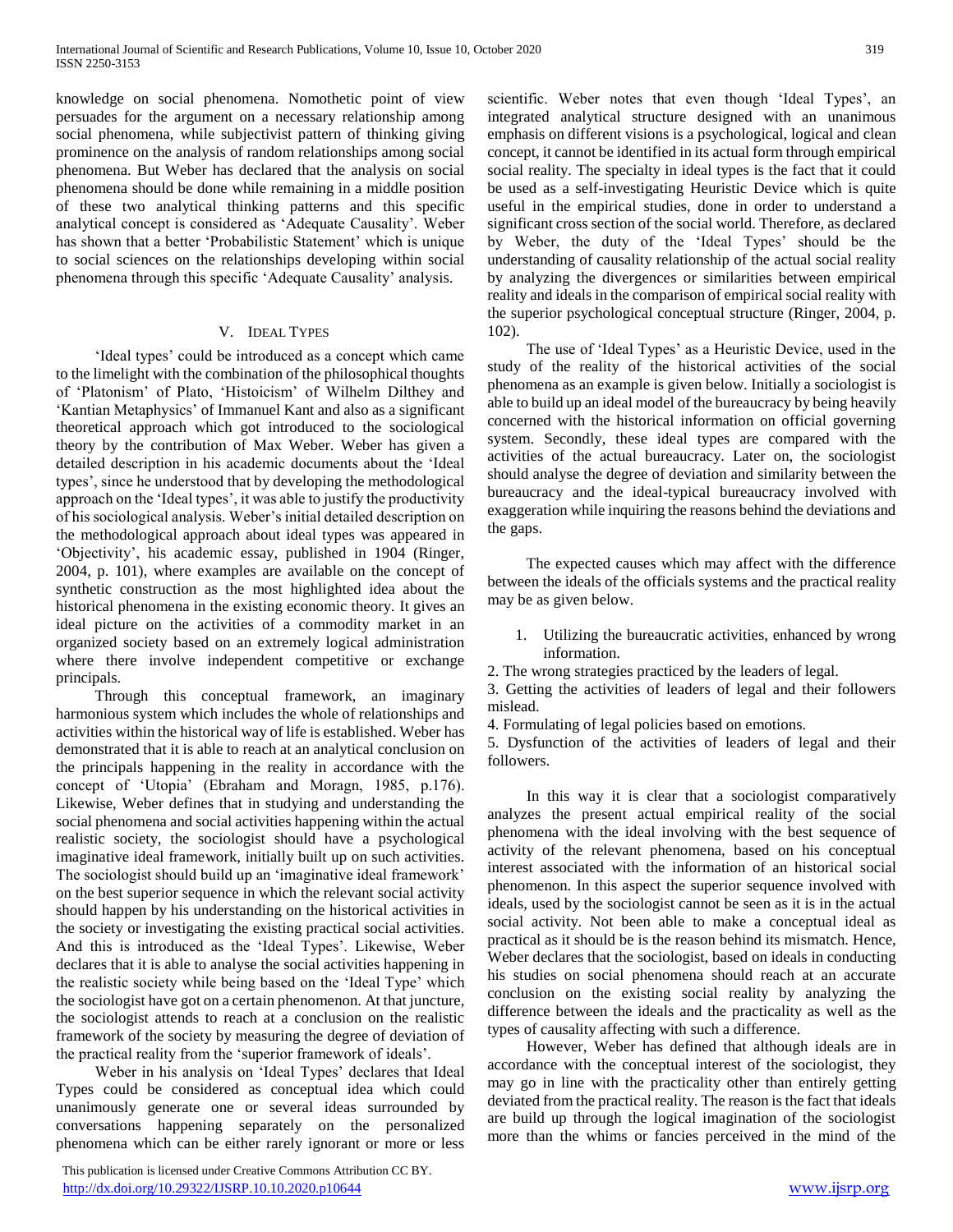sociologist. As per Weber's vision on ideal types, no overview theory, raised from the inferior deductively, based on the carefully interpreted concepts within an ideal is involved.

 In lieu of that, it has been emphasis that there involved a structure consisting of logical concepts which derive from inductivity taken place through the reality of the historical social world. As Weber emphasis that ideal type is neither generalized concept, nor it is a specific approach, his sociological methodology is introduced as an 'intermediate approach' which has got the in-between characteristics both nomothetic and ideographic methodologies. Weber has identified that ideal types have been initially divided into different forms within the logical concept on ideal types, presented relevant to the social happenings (Ritzer & Goodman, 2004, p.206; Abraham & Morgan, 1985, p.176). The different forms of those ideal types have been given below;

- 1. Historical Ideal Types: The ideal types, related to the phenomena relevant to a specific period time in history are included in this type. (For instance: Protestant ethics, Capitalist Market )
- 2. General Sociological Ideal Types: The ideal types related to the phenomena identified for several historical periods of time. (For instance: bureaucracy)
- 3. Action Ideal Types: The ideal types, built based on the impressions of the person who does an activity. (For instance: affectual/emotional action)
- 4. Structural Ideal Types: The ideal types related with the casual analysis of the social activity. (For instance: The system of tradition dominance)

# VI. VALUE FREE - JUDGMENT IN SOCIOLOGY

 As per the sociological methodology of Max Weber, it is required to evaluate in nutshell the way in which the sociologist should act within the socio-cultural environment as he studies the human activities in the society. Weber has defined the way of approach of the sociologist who does scientific studies on the society with his introduction of 'value free Judgment in sociology'.

 According to the academics who are bound by positivistic approach, the values which can logically interpret the meaning of human activities are known to be obstructing the achievement of their targeted goal. And also, as per the academics who depend on idealistic approach, values erode the scientific ability of a science which talk about human activities. But according to Weber it has been emphasized that the scientific authenticity of a study on human activities is ensured by the values.

 But, according to Weber's meaning given to the 'value-free approach in sociology' which is used by him to introduce the methodological approach of sociology with regard to his vision, it is emphasis that the sociologist should conduct his studies deviating from the value analysis of the values which are bound by all of his deeply rooted cultural values, whenever he is involved with the studies about social activities. On the other hand, it is noted that '*Vestehen:* Understanding/Meaningful' or

 This publication is licensed under Creative Commons Attribution CC BY. <http://dx.doi.org/10.29322/IJSRP.10.10.2020.p10644> [www.ijsrp.org](http://ijsrp.org/)

'Sympathotic Introspection' which include Weber's sociological methodology emphasizes that there involves a certain meaning of any of activity which any person in the society does. Weber has shown that as a person gives a meaning through himself from an activity which he does, this specific meaning is generated, subjected to the values rooted in him while being in accordance with his socio-cultural environment. Accordingly, ideal values directly affect in giving an accurate and logical meaning to a human activity. There involves a dichotomous appearance in value free judgment in sociology and '*Vestehen:*  Understanding/Meaningful'. According to the idea that the scientific ability of a study about human activities is eroded by values, it has been identified that since the sociologist is also a person who lives in the society, values are considered as an inalienable part and parcel of him. Therefore, it is demonstrated that the conclusions given by a sociologist following his study on human activities, may get influenced by the values by which he is bound. In that light Weber emphasis that the sociologist should be more logical in conducting his studies where as he is required to deviate temporary from the values by which he is deeply bound. It is also highlighted that the sociologist should declare his conclusions while deviating himself from his own value analysis, but by understanding the human activities in the spirit of the meaning, given to them by doers of the activities.

 However, as argued by Weber, that among a vast of social facts and fields, the sociologist should select a specific social activity, phenomenon or a field, in conducting studies on the society. The sociologist is required to be in accordance with his social values in selecting a research proposition. As such, Weber highlights that an exact empirical analysis cannot be done on social phenomena or culture. Under the above circumstances, in Weber's methodology, the relationship between the sociologist and the values has been explained with reference to the relationship between 'value freedom' and 'value relevance'. As the sociologist does his studies on social phenomena called 'value free', he should be able to do his analysis while being free from his deeply rooted values. It is meant that as a sociologist selects a specific research proposition called the 'relevance to values' that specific selection is done according to his own system of values.

 Weber has shown in his methodology that a clear and scientific guide is given to the empirical studies by this specific dichotomous relationship of the values within the process of sociocultural studies. Another idea derived through this particular situation is the fact that the researcher should not be misled by approaching an illogical research proposition based on his values, but should be guided towards a clear path where the selected problem could be well addressed. A very good example taken from his another study bears testimony to this specific fact. The question 'How did Western Capitalism Begin?' on Weber's study on the raise of capitalism and protestant values is a research proposition which he selected in accordance with his values. In addition to that, it could also be highlighted that it is 'The Role of Protestantism' which is in accordance with weber's cultural background is the correct direction in order to approach with the study of this specific question (Allen, 2004, p. 75).

 Weber's vision on 'value free sociological methodology' could be summarized as given below. Weber emphasizes that the sociologist who does studies on human activities and behaviors should be able to study and understand the social activities not